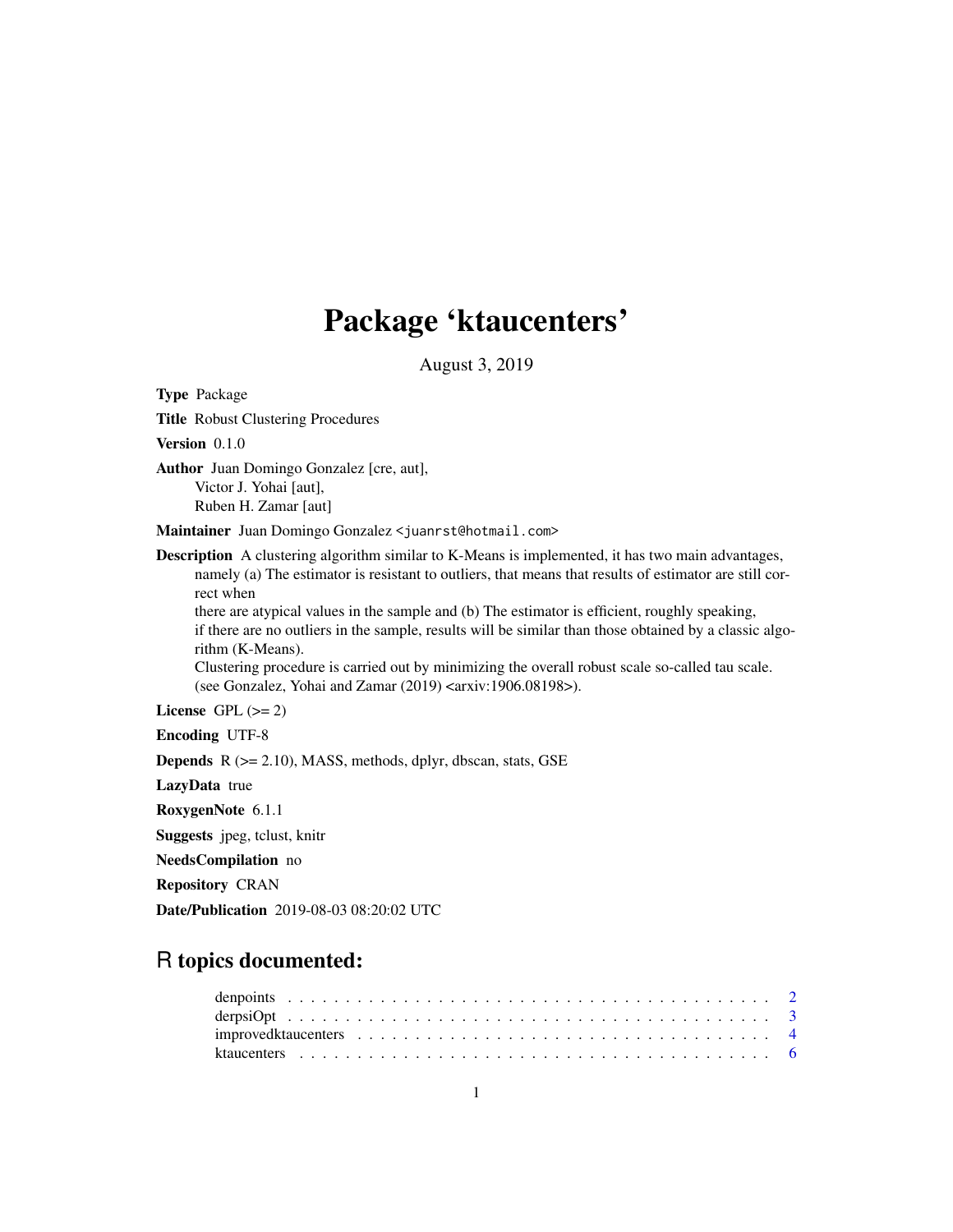#### <span id="page-1-0"></span>2 denomination of the contract of the contract of the contract of the contract of the contract of the contract of the contract of the contract of the contract of the contract of the contract of the contract of the contract

#### **Index** [15](#page-14-0)

denpoints *denpoints*

## Description

denpoints Estimates the densities values of a sample.

## Usage

denpoints(x,  $k = 4$ )

## Arguments

| A distance matrix calculated on data or a matrix                 |
|------------------------------------------------------------------|
| The number of nearest neighbors to calculate local point density |

## Details

For a fixed y, density of y is defined as the sum of distance( $y$ , $z$ ) on all  $z$  that are the k-nearest neighbors of y

## Value

dpoints A real vector containing the density values for each point

## Author(s)

Juan Domingo Gonzalez <juanrst@hotmail.com>

## References

Hasan AM, et al. Robust partitional clustering by outlier and density insensitive seeding. Pattern Recognition Letters, 30(11), 994-1002, 2009.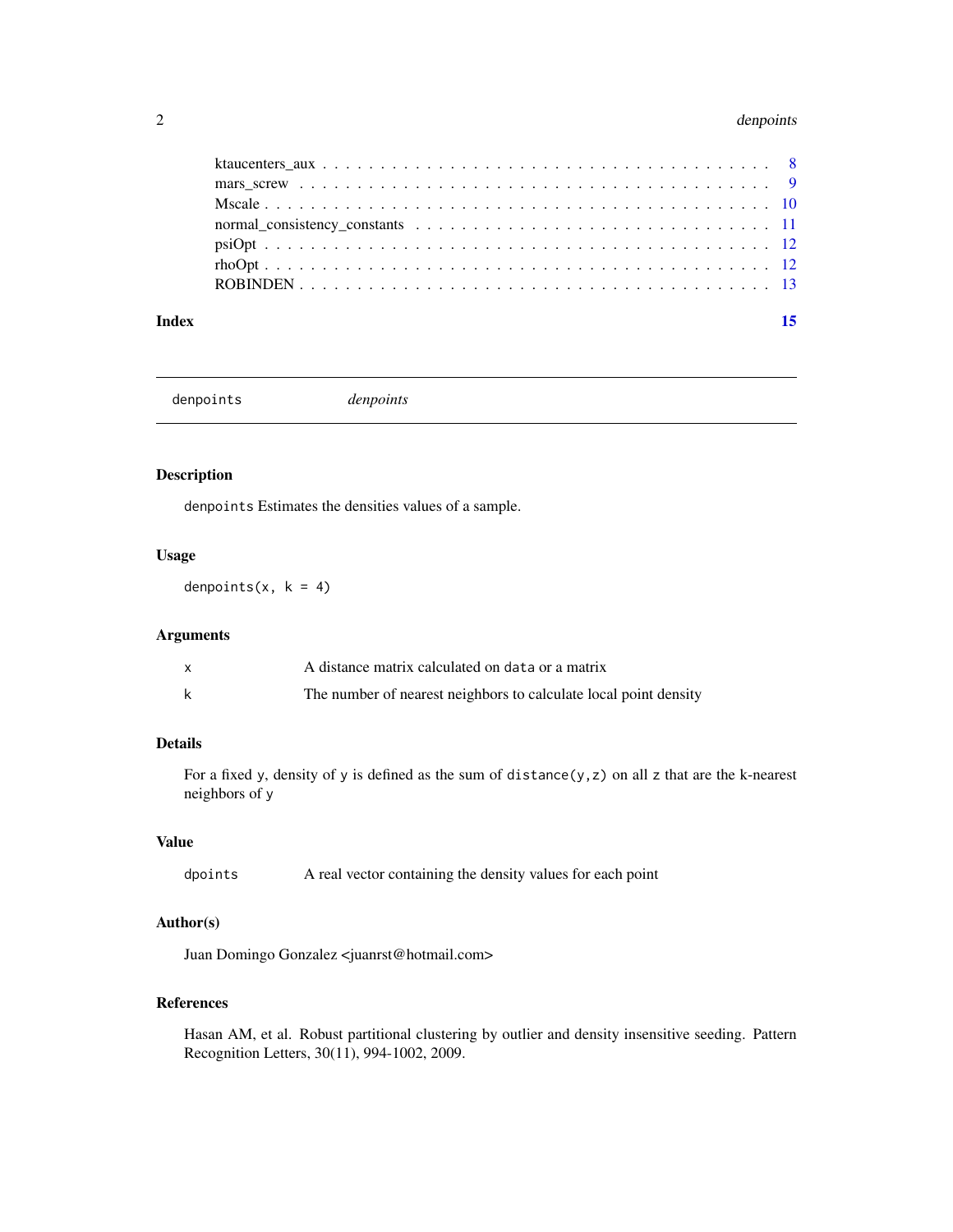#### <span id="page-2-0"></span>derpsiOpt 3 3

## Examples

```
#generate normal data in dimension 2
X=matrix(rnorm(1000),ncol=2)
a<- denpoints(x=X,k=4)
#### ten most isolated points
most_isolated=order(a)[1:10]
### plotting results: (most isolated points should be shown in green)
plot(X)
points(X[ most_isolated, ], pch=19,col=3)
```
derpsiOpt *derpsiOpt the derivative of the psi function (see* [psiOpt](#page-11-1)*)*

## Description

derpsiOpt the derivative of the psi function (see [psiOpt](#page-11-1))

## Usage

derpsiOpt(x, cc)

## Arguments

| x   | A real number.      |
|-----|---------------------|
| -cc | a tunning constant. |

## Value

rho' $(x / cc)$ 

## Examples

psiOpt(x=0.5,cc=1)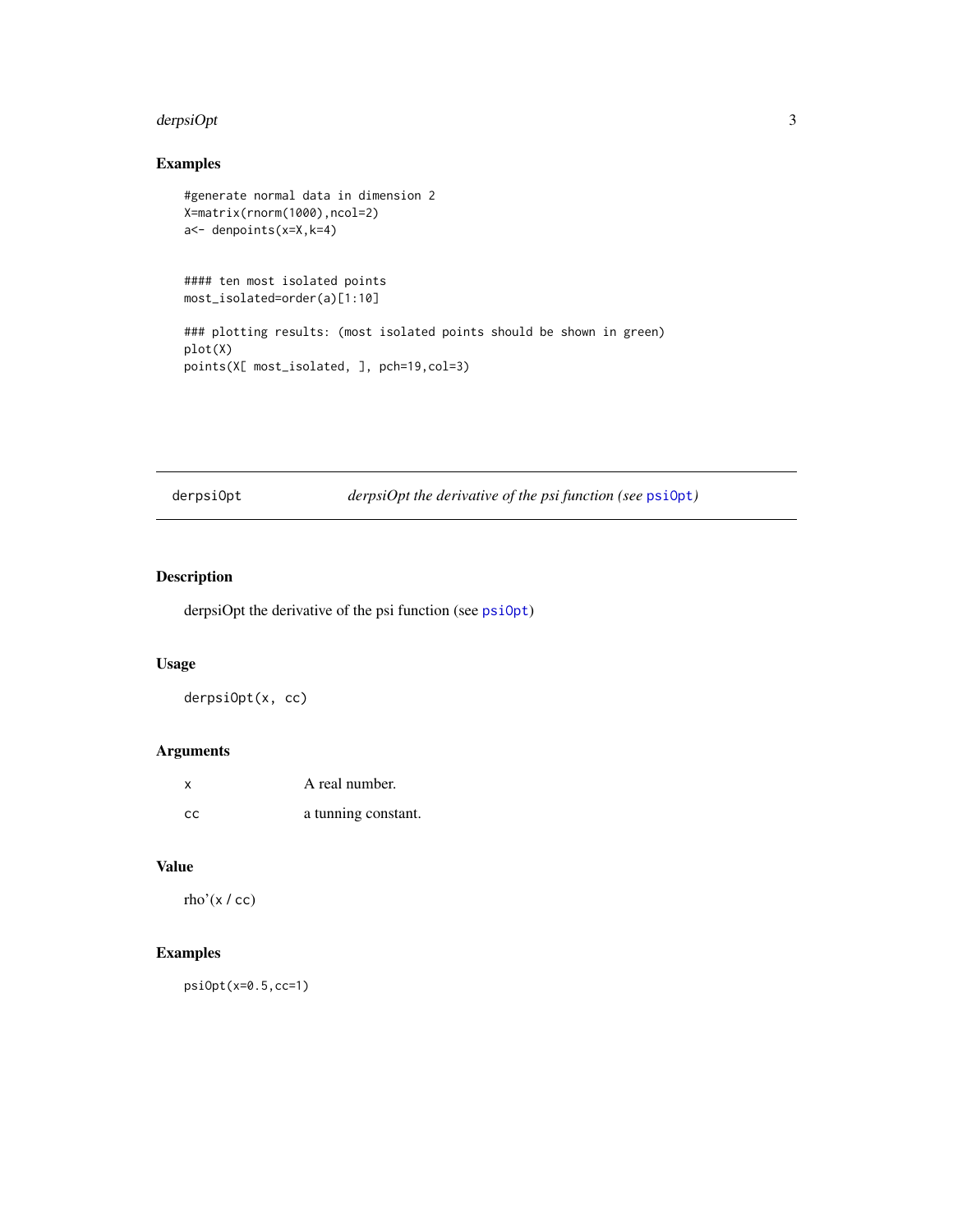<span id="page-3-0"></span>improvedktaucenters *improvedktaucenters*

#### Description

Robust Clustering algorithm for non-spherical data. This function estimate clusters taking into account that clusters may have different size, volume or orientation.

#### Usage

```
improvedktaucenters(X, K, cutoff = 0.999, nstart = 5,
  INITcenters = NULL)
```
## Arguments

| X                  | numeric matrix of size n x p.                                                                                                                                                                                                                                 |
|--------------------|---------------------------------------------------------------------------------------------------------------------------------------------------------------------------------------------------------------------------------------------------------------|
| K.                 | the number of cluster.                                                                                                                                                                                                                                        |
| cutoff             | optional argument for getOutliers - quantiles of chi-square to be used as a thresh-<br>old for outliers detection, defaults to 0.999                                                                                                                          |
| nstart             | optional the number of trials that the base algorithm ktaucenters_aux is run at<br>the first stage. #' If it is greater than 1 and center is not set as NULL, a random<br>set of (distinct) rows in x is chosen as the initial centres for each try.          |
| <b>INITcenters</b> | numeric matrix of size K x p indicating the initial centers for that clusters and<br>robust covarianze matrices will be computed, if it is set as NULL the algorithm<br>will compute @param INIT centers from ktaucenters routine. Set to NULL by<br>default. |

#### Value

A list including the estimated K centers and clusters labels for the observations

- centers: matrix of size K x p, with the estimated K centers.
- cluster: array of size n x 1 integers labels between 1 and K.
- tauPath: sequence of tau scale values at each iterations.
- Wni: numeric array of size n x 1 indicating the weights associated to each observation.
- emptyClusterFlag: a boolean value. True means that in some iteration there were clusters totally empty.
- niter: number of iterations untill convergence is achived or maximun number of iteration is reached.
- sigmas: a list containing the k covariance matrices found by the procedure at its second step.
- outliers: indices observation that can be considered as outliers.

#### References

Gonzalez, J. D., Yohai, V. J., & Zamar, R. H. (2019). Robust Clustering Using Tau-Scales. arXiv preprint arXiv:1906.08198.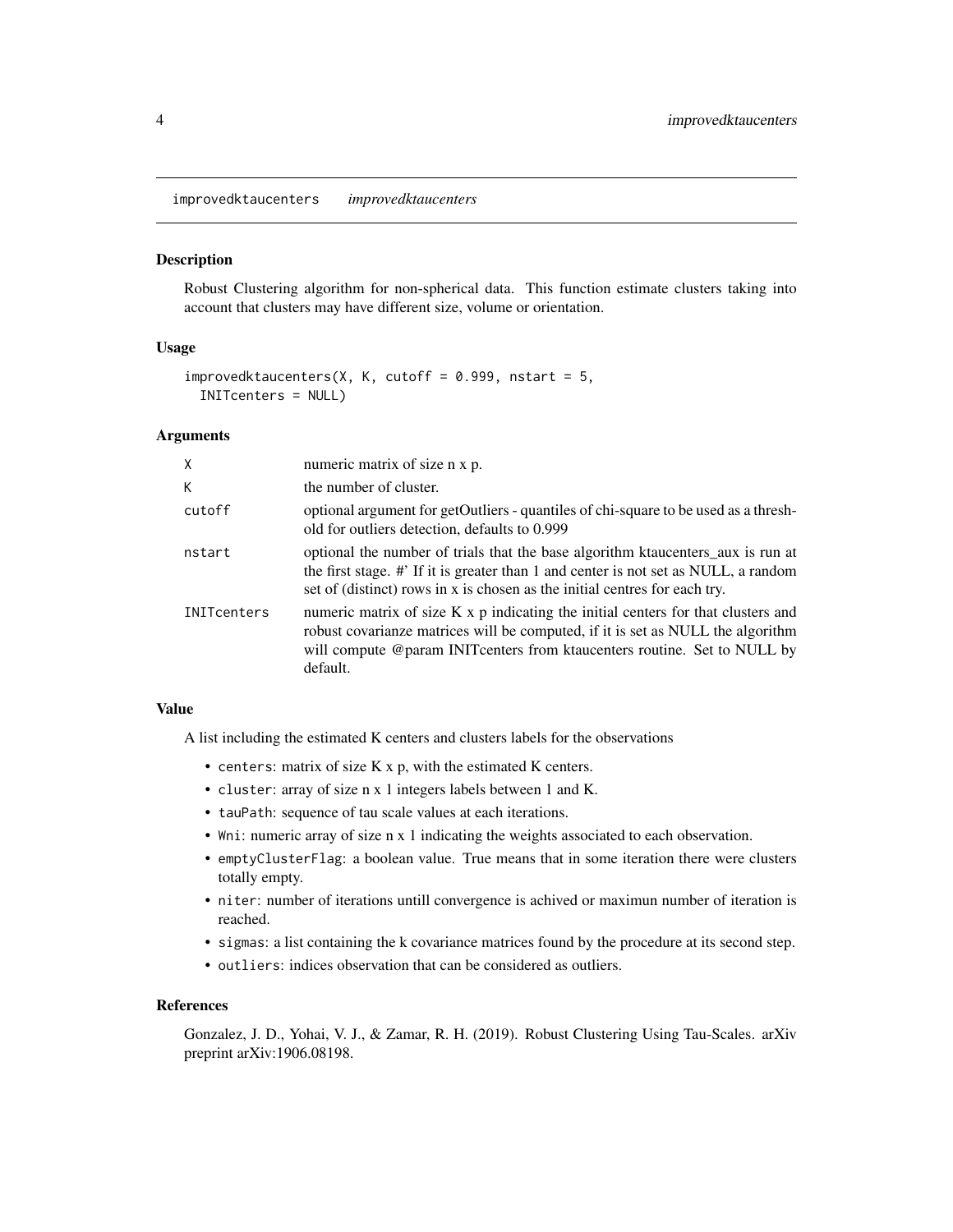### improvedktaucenters 5

#### Examples

```
# Generate Sintetic data (three normal cluster in two dimension)
# clusters have different shapes and orentation.
# The data is contaminated uniformly (level 20%).
################################################
#### Start data generating process ############
##############################################
# generates base clusters
set.seed(1)
Z1 <- c(rnorm(100,0),rnorm(100,0),rnorm(100,0))
Z2 \le - rnorm(300);
X \leftarrow \text{matrix}(0, \text{ncol}=2, \text{nrow}=300);
X[,1]=Z1;X[,2]=Z2
true.cluster= c(rep(1,100),rep(2,100),rep(3,100))
# rotate, expand and translate base clusters
theta=pi/3;
aux1=matrix(c(cos(theta),-sin(theta),sin(theta),cos(theta)),nrow=2)
aux2=sqrt(4)*diag(c(1,1/4))
B=aux1%*%aux2%*%t(aux1)
X[true.cluster==3,]=X[true.cluster==3,]%*%aux2%*%aux1 + matrix(c(5,2),byrow = TRUE,nrow=100,ncol=2)
X[true.cluster==2,2]=X[true.cluster==2,2]*5
X[true.cluster==1,2]=X[true.cluster==1,2]*0.1
X[true.class = 1, ]=X[true.class = -1, ]+ matrix(c(-5,-1),byrow = TRUE,nv=100,ncol=2)### Generate 60 sintetic outliers (contamination level 20%)
outliers=sample(1:300,60)
X[outliers, ] \leftarrow matrix(runif( 40, 2 * min(X), 2 * max(X) ),
                                 ncol = 2, nrow = 60###############################################
#### END data generating process ############
#############################################
#############################################
### Applying the algortihm ##################
#############################################
ret=improvedktaucenters(X,K=3,cutoff=0.999)
#############################################
### plotting results ########################
#############################################
par(mfrow=c(2,1))#' plot(X,main="actual clusters")
for (j in 1:3){
points(X[true.cluster==j,],pch=19, col=j+1)
}
points(X[outliers,],pch=19,col=1)
plot(X,main="clusters estimation")
for (j in 1:3){
```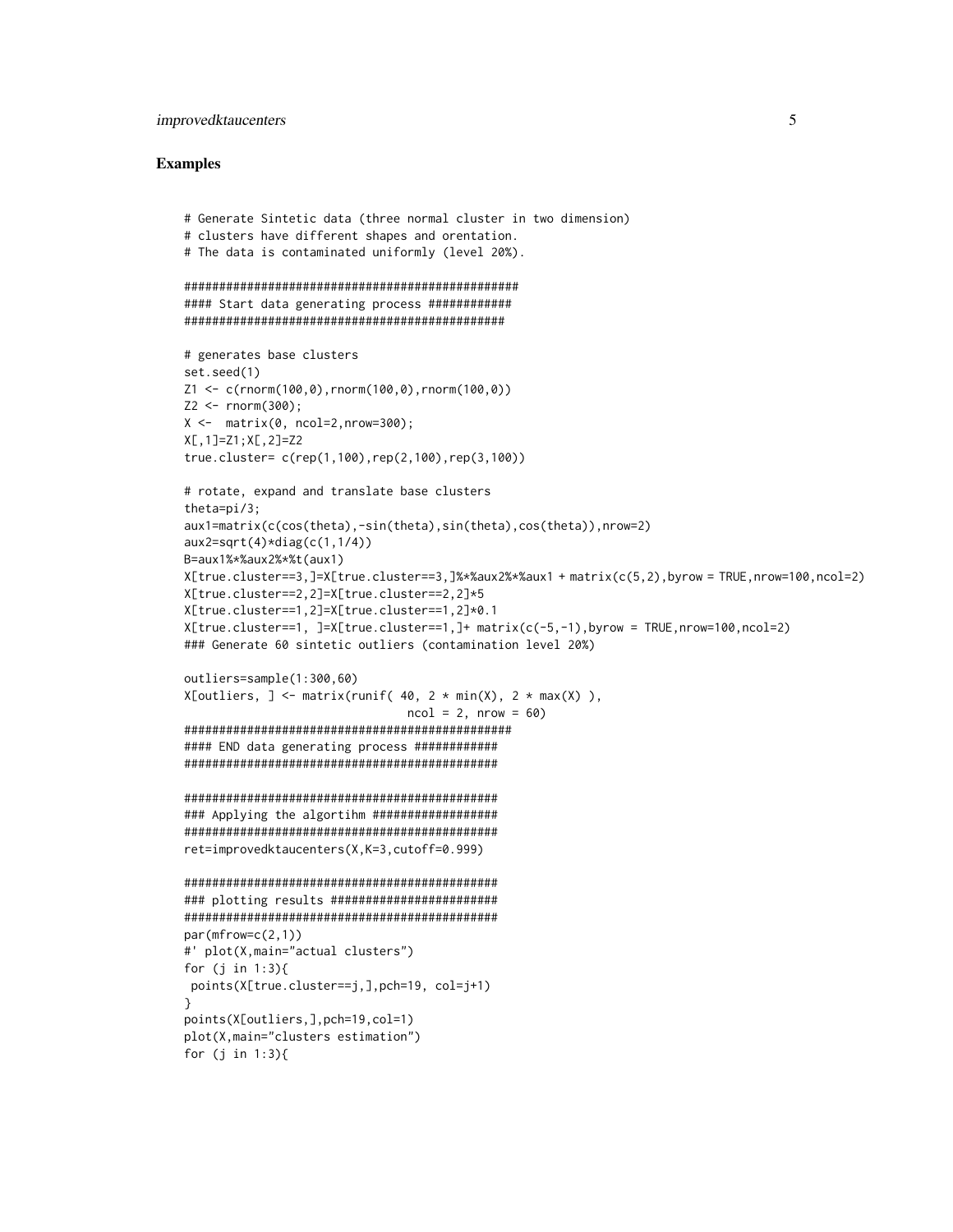```
points(X[ret$cluster==j,],pch=19, col=j+1)
}
points(X[ret$outliers,],pch=19)
```
<span id="page-5-1"></span>ktaucenters *ktaucenters*

## Description

Robust Clustering algorithm based on centers, a robust and efficient version of KMeans.

## Usage

```
ktaucenters(X, K, centers = NULL, tolmin = 1e-06, NiterMax = 100,
  nstart = 1, startWithKmeans = TRUE, startWithROBINPD = TRUE,
  cutoff = 0.999)
```
## Arguments

| $\mathsf{x}$     | numeric matrix of size n x p.                                                                                                                                                                                 |
|------------------|---------------------------------------------------------------------------------------------------------------------------------------------------------------------------------------------------------------|
| К                | the number of cluster.                                                                                                                                                                                        |
| centers          | a matrix of size K x p containing the K initial centers, one at each matrix-row.<br>If centers is NULL a random set of (distinct) rows in X are chosen as the initial<br>centres.                             |
| tolmin           | a tolerance parameter used for the algorithm stopping rule                                                                                                                                                    |
| NiterMax         | a maximum number of iterations used for the algorithm stopping rule                                                                                                                                           |
| nstart           | the number of trials that the base algorithm ktaucenters_aux is run. If it is greater<br>than 1 and center is not set as NULL, a random set of (distinct) rows in X will<br>be chosen as the initial centres. |
| startWithKmeans  |                                                                                                                                                                                                               |
|                  | TRUE if kmean centers values is included as starting point.                                                                                                                                                   |
| startWithROBINPD |                                                                                                                                                                                                               |
|                  | TRUE if ROBINDEN estimator is included as starting point                                                                                                                                                      |
| cutoff           | optional argument for outliers detection - quantiles of chi-square to be used as a<br>threshold for outliers detection, defaults to 0.999                                                                     |

#### Value

A list including the estimated K centers and labels for the observations

- centers: matrix of size K x p, with the estimated K centers.
- cluster: array of size n x 1 integers labels between 1 and K.
- tauPath: sequence of tau scale values at each iterations.
- Wni: numeric array of size n x 1 indicating the weights associated to each observation.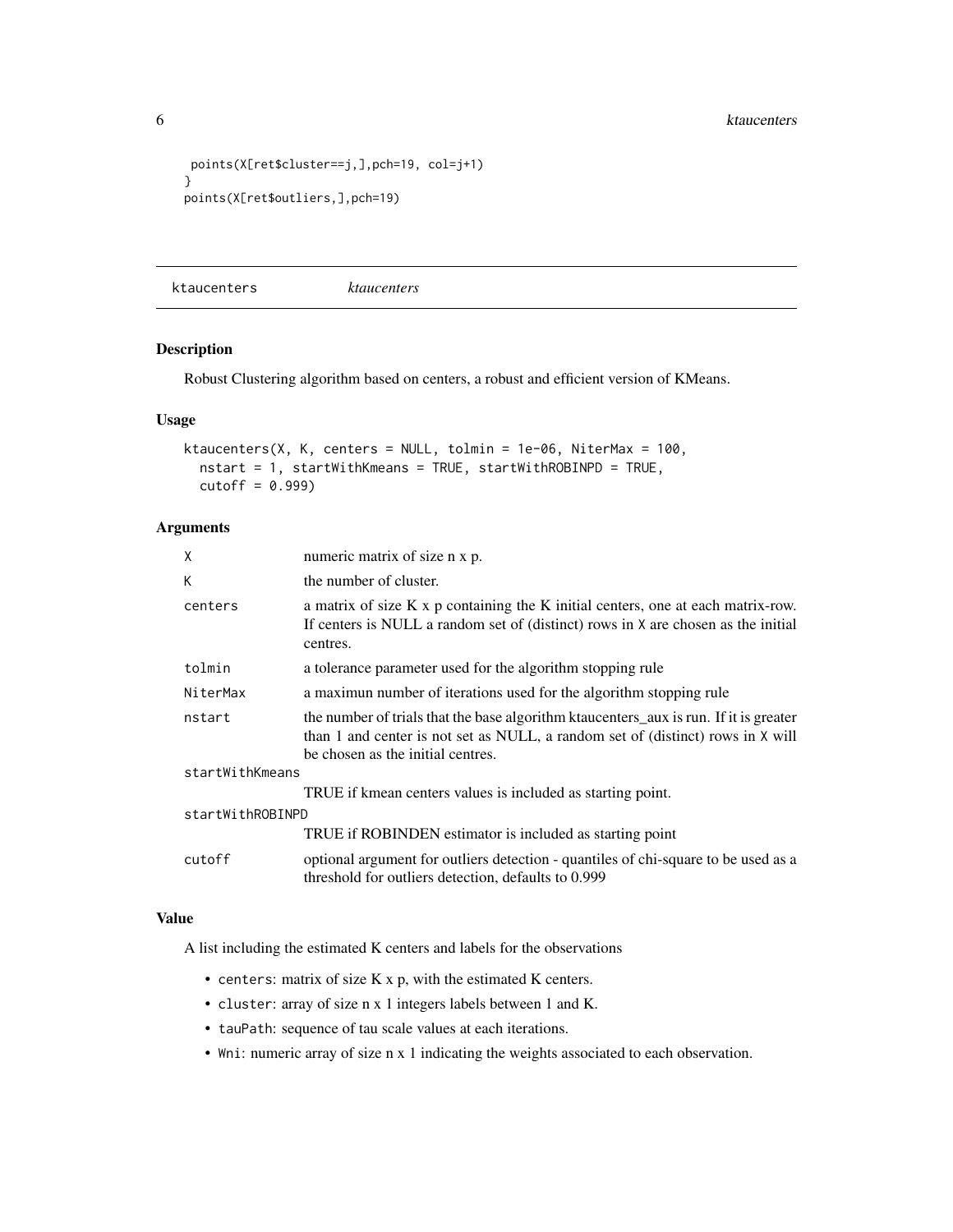#### ktaucenters 7

- emptyClusterFlag: a boolean value. True means that in some iteration there were clusters totally empty
- niter: number of iterations untill convergence is achived or maximun number of iteration is reached
- di: distance of each observation to its assigned cluster-center
- outliers: indices observation that can be considered as outliers

## References

Gonzalez, J. D., Yohai, V. J., & Zamar, R. H. (2019). Robust Clustering Using Tau-Scales. arXiv preprint arXiv:1906.08198.

#### Examples

```
# Generate Sintetic data (three cluster well separated)
Z <- rnorm(600);
mues <- rep(c(-3, 0, 3), 200)
X \leftarrow matrix(Z + mues, ncol=2)
# Generate 60 sintetic outliers (contamination level 20%)
X[sample(1:300,60), ] \leq matrix[1:300,60), ] \leq m \frac{1}{2} \frac{1}{2} \frac{1}{2} \frac{1}{2} \frac{1}{2} \frac{1}{2} \frac{1}{2} \frac{1}{2} \frac{1}{2} \frac{1}{2} \frac{1}{2} \frac{1}{2} \frac{1}{2} \frac{1}{2} \frac{1}{2} \frac{1}{2} \frac{1}{2} \frac{1}{2} 
                                       ncol = 2, nrow = 60### Applying the algortihm ####
sal <- ktaucenters(
      X, K=3, centers=X[sample(1:300,3), ],
      tolmin=1e-3, NiterMax=100)
#### plotting the clusters####
par(mfrow = c(1,1));
par(mfrow = c(1,2))plot(X,type = "n", main = "ktaucenters (Robust) \n outliers: solid black dots")
points(X[sal$cluster==1,],col=2);
points(X[sal$cluster==2,],col=3);
points(X[sal$cluster==3,],col=4)
points(X[sal$outliers,1], X[sal$outliers,2], pch=19)
### Applying a classical (non Robust) algortihm ###
sal <- kmeans(X, centers=3,nstart=100)
### plotting the clusters ###
plot(X, type ="n", main = "kmeans (Classical)")
points(X[sal$cluster==1,],col=2);
points(X[sal$cluster==2,],col=3);
points(X[sal$cluster==3,],col=4)
```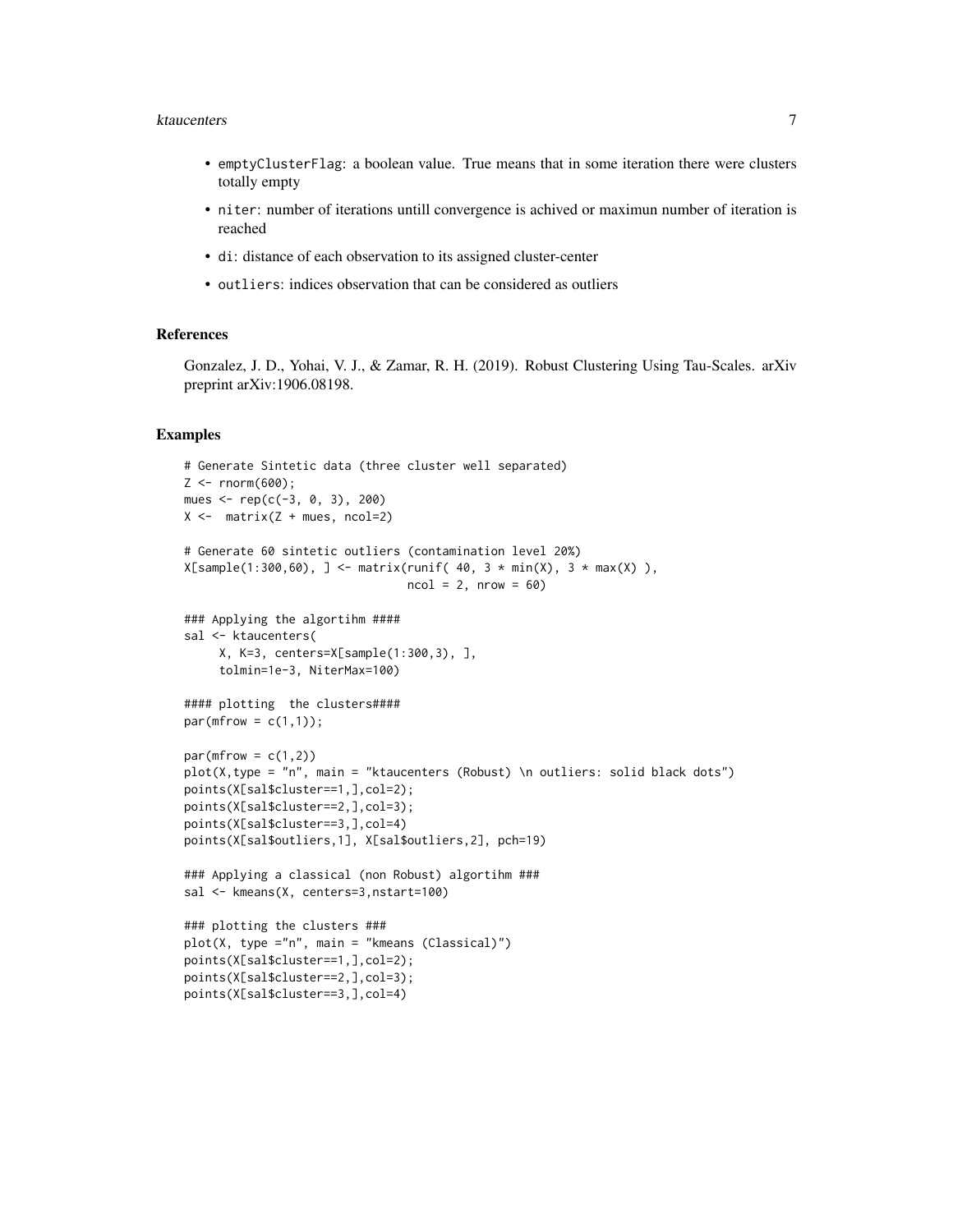<span id="page-7-0"></span>ktaucenters\_aux *ktaucenters\_aux*

#### **Description**

Robust Clustering algorithm based on centers, a robust and efficient version of KMeans.

#### Usage

ktaucenters\_aux(X, K, centers, tolmin, NiterMax)

#### Arguments

| X.       | A matrix of size n x p.                                                        |
|----------|--------------------------------------------------------------------------------|
| K        | The number of clusters.                                                        |
| centers  | matrix of size K x p containing the K initial centers, one at each matrix-row. |
| tolmin   | tolerance parameter used for the algorithm stopping rule                       |
| NiterMax | a maximum number of iterations used for the algorithm stopping rule            |

#### Value

A list including the estimated K centers and labels for the observations

- centers: matrix of size K x p, with the estimated K centers.
- cluster: array of size n x 1 integers labels between 1 and K.
- tauPath: sequence of tau scale values at each iterations.
- Wni: numeric array of size n x 1 indicating the weights associated to each observation.
- emptyClusterFlag: a boolean value. True means that in some iteration there were clusters totally empty
- niter: number of iterations untill convergence is achived or maximun number of iteration is reached
- didistance of each observation to its assigned cluster-center

#### Note

Some times, if the initial centers are wrong, the algorithm converges to a non-optimal (local) solution. To avoid that, the algorithm must be run several times. This task is carried out by [ktaucenters](#page-5-1)

#### References

Gonzalez, J. D., Yohai, V. J., & Zamar, R. H. (2019). Robust Clustering Using Tau-Scales. arXiv preprint arXiv:1906.08198.

### See Also

[ktaucenters](#page-5-1)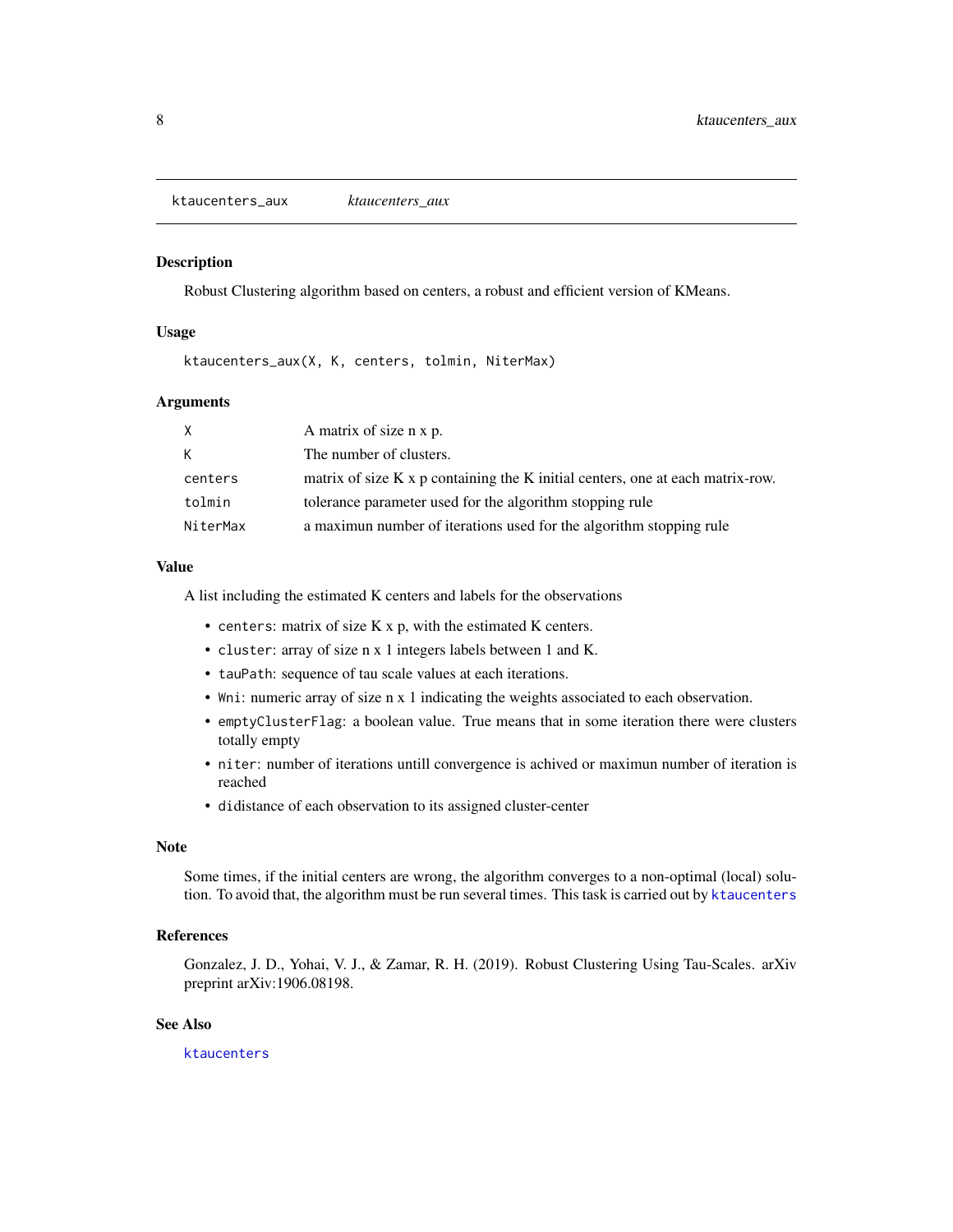## <span id="page-8-0"></span>mars\_screw 9

#### Examples

```
# Generate Sintetic data (three cluster well separated)
Z=rnorm(600);
mues=rep(c(0,10,20),200)
X= matrix(Z+mues,ncol=2)
# Applying the algortihm
sal = ktaucenters_aux(
X, K=3, centers=X[sample(1:300,3), ],
tolmin=1e-3, NiterMax=100)
#plot the results
plot(X,type="n")
points(X[sal$cluster==1,],col=1);
points(X[sal$cluster==2,],col=2);
points(X[sal$cluster==3,],col=3);
```
mars\_screw *Intensity and saturation values of a picture from mars.*

#### Description

A dataset containing the Intensity and Saturation values of a picture from Mars taken from Rover Curiosity.

#### Usage

mars\_screw

#### Format

A list containing information about pixels of a picture form mars mainly containing red sand and metal form Rover itself. List include

- SI\_matrix: A matrix with 5063 rows and 128 columns. Elements 1 to 64 of each row indicate the Saturation values of pixels in a square cell 8 x 8 whereas elements 65 to 128 of each row indicate the cell's Intensity values.
- geographic\_matrix: An integer matrix of dimension 5063 x 2, each row indicates each square cell's locations (x-axis y-axis) at the picture.
- screw\_index: the index corresponding to the screw observation (screw\_index=4180)

#### Source

[https://www.nasa.gov/mission\\_pages/msl/multimedia/pia16225.html](https://www.nasa.gov/mission_pages/msl/multimedia/pia16225.html)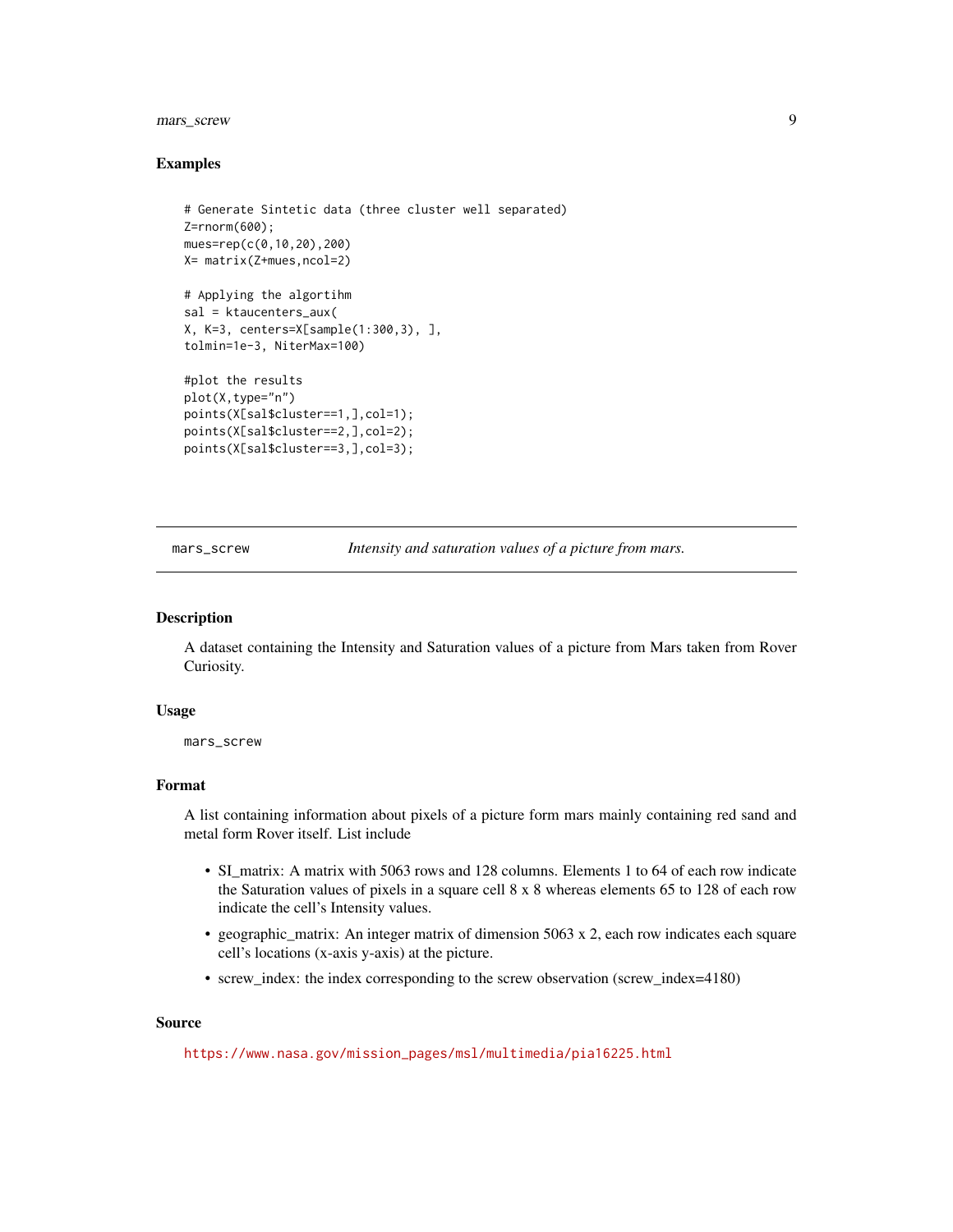10 Mscale 2012 10 Mscale 2013 10 Mscale 2013 10 Mscale 2013 10 Mscale 2014 10 Mscale 2014 10 Mscale 2014 10 Mscale 2014 10:00 10:00 10:00 10:00 10:00 10:00 10:00 10:00 10:00 10:00 10:00 10:00 10:00 10:00 10:00 10:00 10:00

#### Examples

```
# upload matrix
A <- mars_screw$SI_matrix;
B <- mars_screw$geographic_matrix
screw_index <- mars_screw$screw_index
## looking for the brightest cells
maximun_at_each_cell<- apply(A[ ,1:64], 1, max)
ten_brightest_cells <-order(maximun_at_each_cell, decreasing=TRUE)[1:10]
## plot locations where the ten brightest cells are.
plot(B, pch=19 )
points(B[ten_brightest_cells, ], pch=19,col="yellow" )
## plot locations where the screw are.
points(B[screw_index, ], pch=19,col="blue" )
```
Mscale *Mscale the M scale of an univariate sample (see reference below)*

## Description

Mscale the M scale of an univariate sample (see reference below)

#### Usage

 $Mscale(u, b = 0.5, c)$ 

#### Arguments

|   | an univariate sample of size n.                                                                                  |
|---|------------------------------------------------------------------------------------------------------------------|
| b | the desired break down point                                                                                     |
| C | a tuning constant, if consistency to standard normal distribution is desired use<br>normal_consistency_constants |

#### Value

the Mscale value

## References

Maronna, R. A., Martin, R. D., Yohai, V. J., & Salibian-Barrera, M. (2018). Robust statistics: theory and methods (with R). Wiley.

#### Examples

Mscale(u=rnorm(100),c=1)

<span id="page-9-0"></span>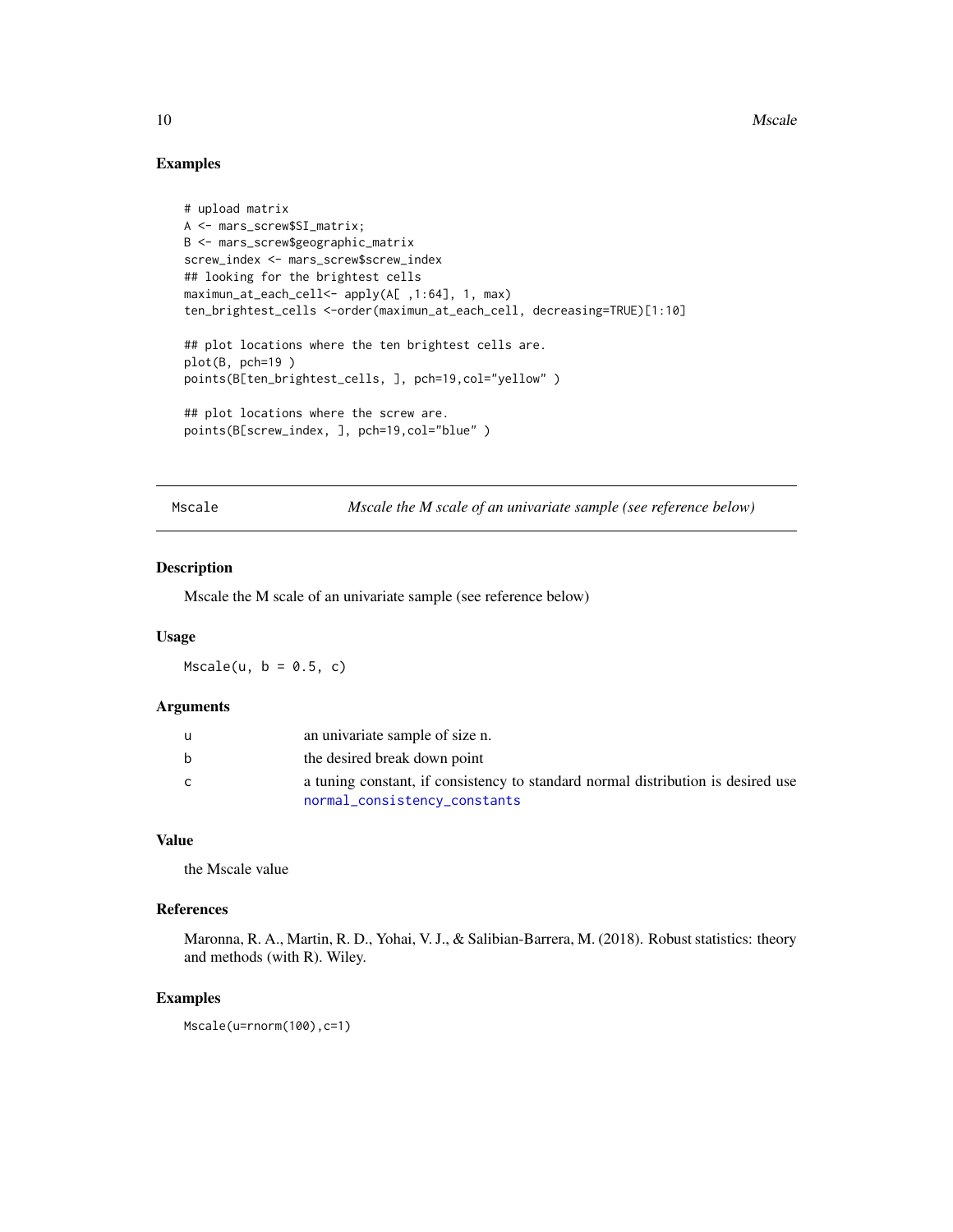*normal\_consistency\_constants*

#### <span id="page-10-1"></span><span id="page-10-0"></span>Description

constants previously computed in order the M scale value is consistent with the standard normal distribution for the optimal rho function considered in [rhoOpt](#page-11-2). (Constant were computed from p=1 till  $p = 400$ 

#### Usage

```
normal_consistency_constants(p)
```
#### Arguments

p dimension where observation lives

#### Value

cvalue

## References

[1] Maronna, R. A., Martin, R. D., Yohai, V. J., & Salibián-Barrera, M. (2018). Robust statistics: theory and methods (with R). Wiley. [2] Salibian-Barrera, M., Willems, G., & Zamar, R. (2008). The fast-tau estimator for regression. Journal of Computational and Graphical Statistics, 17(3), 659-682.

## Examples

```
p=5;
n=1000
X=matrix(rnorm(n*p), ncol=p)
dist=apply(X,1,function(t){sqrt(sum(t^2))})
s= Mscale(dist,b=0.5, c=normal_consistency_constants(p))
```
### variable s should be near from one for all p values between 1 and 400.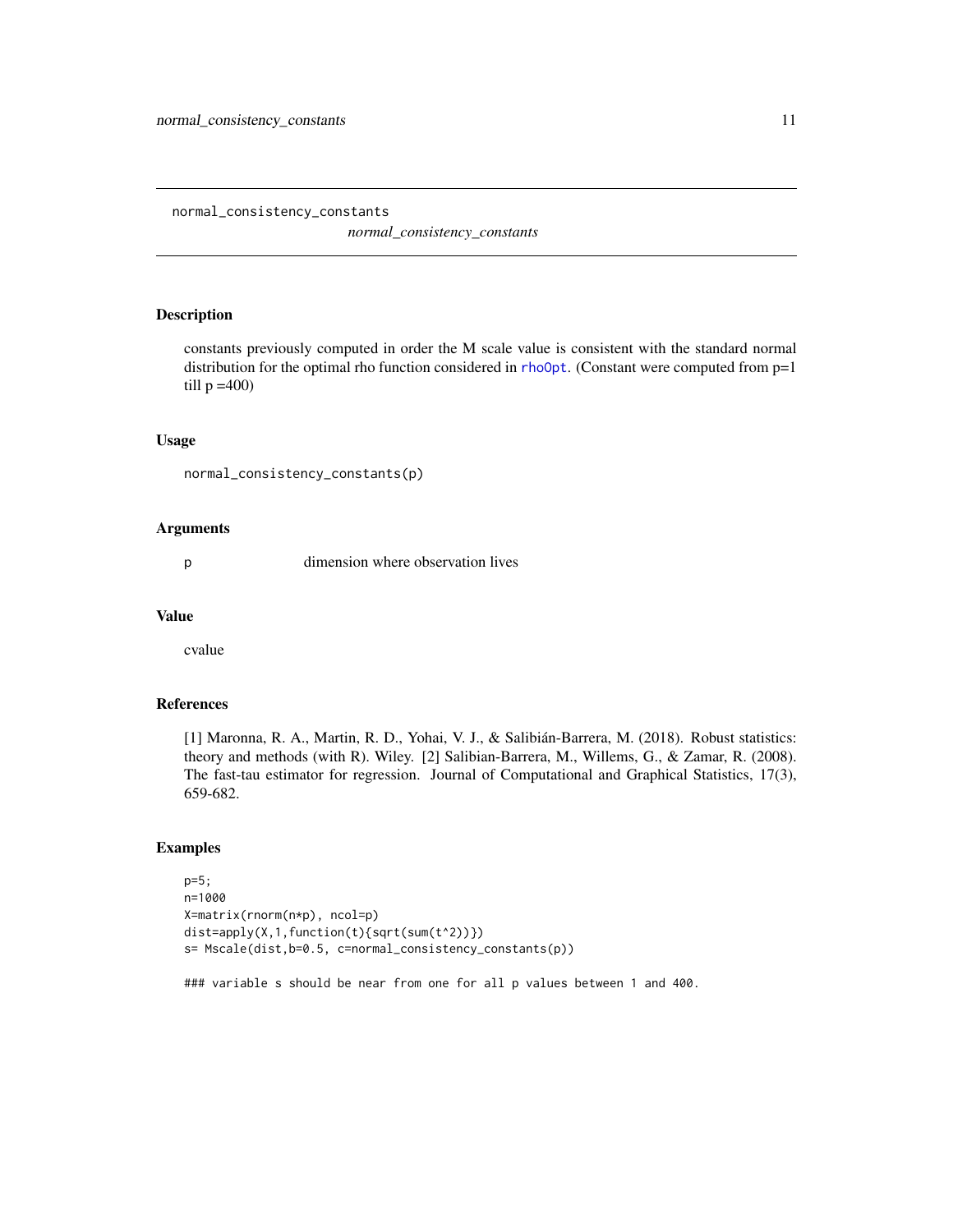<span id="page-11-1"></span><span id="page-11-0"></span>

## Description

psiOpt psi function is the derivative of optimal rho function (see [rhoOpt](#page-11-2))

## Usage

psiOpt(x, cc)

## Arguments

| X             | A real number.      |
|---------------|---------------------|
| <sub>CC</sub> | a tunning constant. |

## Value

rho"(x/ cc)

## Examples

psiOpt(x=0.5,cc=1)

<span id="page-11-2"></span>rhoOpt *rhoOpt function*

## Description

An implementation of quasi optimal rho functions following reference [1]

## Usage

rhoOpt(x, cc)

## Arguments

| X   | A real number.      |
|-----|---------------------|
| CC. | a tunning constant. |

## Value

rho(x/cc)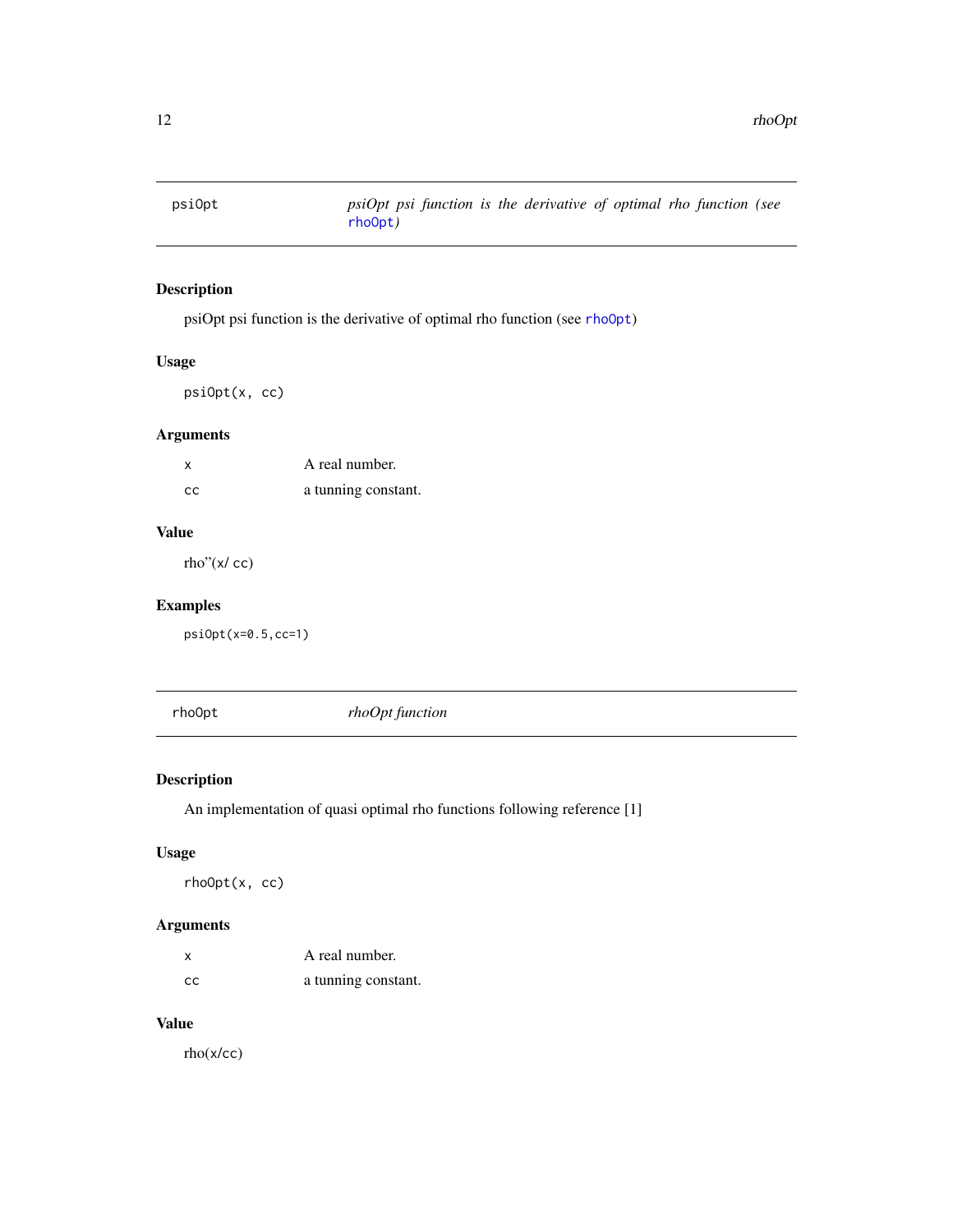#### <span id="page-12-0"></span>ROBINDEN 13

## References

[1] Salibian-Barrera, M., Willems, G., & Zamar, R. (2008). The fast-tau estimator for regression. Journal of Computational and Graphical Statistics, 17(3), 659-682.

## Examples

```
val= rhoOpt(x=0.5,cc=1)
```

| ROBINDEN | ROBINDEN (ROBust INitialization based on inverse DENsity estima- |
|----------|------------------------------------------------------------------|
|          | tor)                                                             |

## Description

ROBINDEN searches for k initial cluster seeds for k-means-based clustering methods.

## Usage

ROBINDEN(D, data, k, mp = 10)

#### Arguments

| D.   | A distance matrix calculated on data.                                                   |
|------|-----------------------------------------------------------------------------------------|
| data | A data matrix with n observations and p variables.                                      |
| k    | The number of cluster centers to find.                                                  |
| mp   | The number of the nearest neighbors to find dense regions by LOF, the default<br>is 10. |

## Details

The centers are the observations located in the most dense region and far away from each other at the same time. In order to find the observations in the highly dense region, ROBINPOINTDEN uses point density estimation (instead of Local Outlier Factor, Breunig et al (2000)), see more details.

#### Value

| centers  | A numeric vector of k initial cluster centers corresponding to the k indices of<br>observations. |
|----------|--------------------------------------------------------------------------------------------------|
| idpoints | A real vector containing the inverse density values of each point (observation).                 |

#### Note

this is a slightly modified version of ROBIN algorithm implementation done by Sarka Brodinova <sarka.brodinova@tuwien.ac.at>.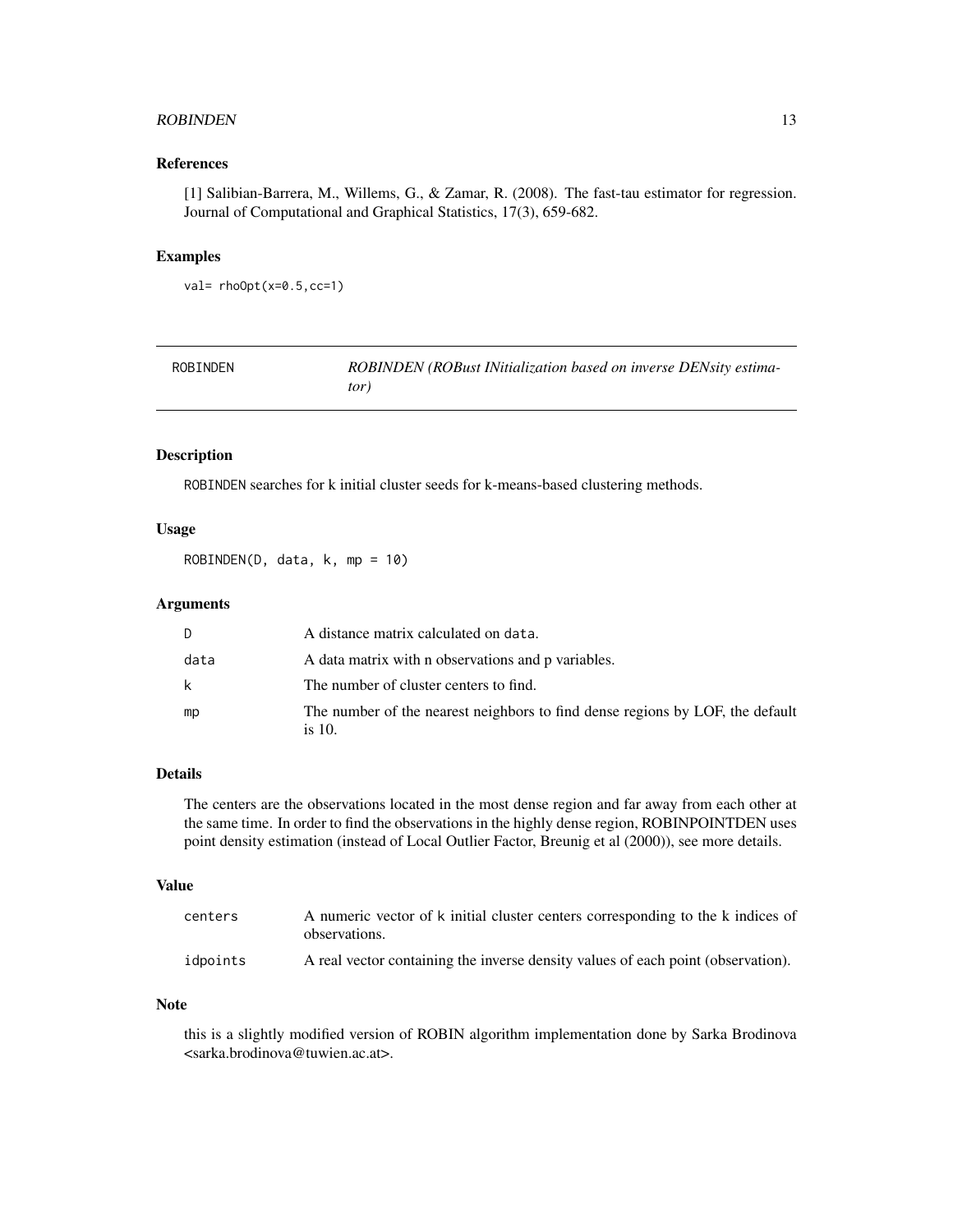#### <span id="page-13-0"></span>Author(s)

Juan Domingo Gonzalez <juanrst@hotmail.com>

#### References

Hasan AM, et al. Robust partitional clustering by outlier and density insensitive seeding. Pattern Recognition Letters, 30(11), 994-1002, 2009.

#### See Also

[lof](#page-0-0)

## Examples

```
K=5;nk=100
Z \le rnorm(2 * K * nk);
centers_aux <- -floor(K/2):floor(K/2)
mues <- rep(5*centers_aux,2*nk*K )
X \leftarrow matrix(Z + mues, ncol=2)
# Generate sintetic outliers (contamination level 20%)
X[sample(1:(nk * K),(nk * K) * 0.2), ] <-matrix(runif((nk * K) * 0.2 * 2,
                                          3 * min(X), 3 * max(X)),ncol = 2, nrow = (nk * K) * 0.2res <- ROBINDEN(D =dist(X), data=X, k = K);
# plot the Initial centers found
plot(X)
points(X[res$centers,],pch=19,col=4,cex=2)
```